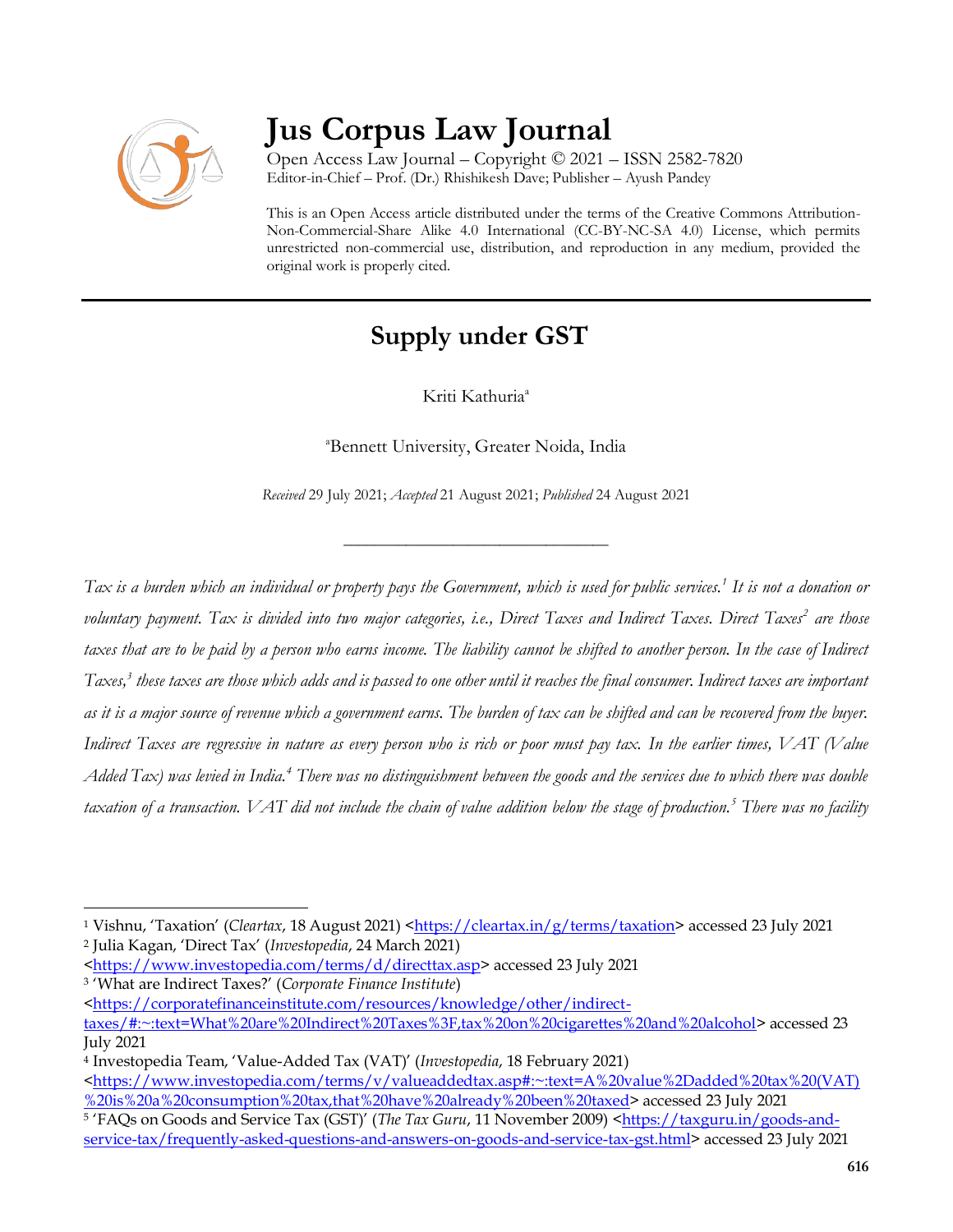*for setting off taxes from one another.<sup>6</sup> The CENVAT credit cannot be used to set off State-level VAT.<sup>7</sup> For every service provided, an additional tax, for example, entertainment tax, would be levied when a person goes to watch a movie.<sup>8</sup>*

**Keywords:** *tax, GST, goods, service.*

#### **INTRODUCTION**

Goods and Service Tax (GST) was introduced in the year 2000 but was launched on 1 July 2017.<sup>9</sup> GST is a value-added tax that is levied on any manufacture, sale, or consumption of goods and services. GST is a continuous chain of credit.<sup>10</sup> Every supplier is permitted to avail GST credit on the purchase of goods or services or both and can set off against the amount of GST payable on the supply of goods or services or both.<sup>11</sup> There is no double taxation as all the indirect taxes (except custom duty) does been subsumed in Goods and Service tax.<sup>12</sup> GST has given the entire country benefits as GST aims to make India a common market with a standard tax rate.<sup>13</sup> This would help the country to become an integrated economy.<sup>14</sup> Implementation of Input Tax Credit would help in enhancing investment and employment as it reduces the cost of manufactured goods and services.<sup>15</sup>

Goods in this act mean every movable property except money and securities.<sup>16</sup> Goods also include actionable claims, growing crops, grass, and things which are attached or forming part

<sup>6</sup> *Ibid*

<sup>&</sup>lt;sup>7</sup> 'A brief on Input Tax Credit of VAT' (*The Tax Guru*, 21 July 2013) [<https://taxguru.in/goods-and-service](https://taxguru.in/goods-and-service-tax/input-tax-credit-vat.html)[tax/input-tax-credit-vat.html>](https://taxguru.in/goods-and-service-tax/input-tax-credit-vat.html) accessed 23 July 2021

<sup>8</sup> *Ibid*

<sup>9</sup> FE Knowledge Desk, 'What is Goods and Services Tax (GST)?' (*Financial Express*)

[<sup>&</sup>lt;https://www.financialexpress.com/what-is/goods-and-services-tax-gst-meaning/1620322/>](https://www.financialexpress.com/what-is/goods-and-services-tax-gst-meaning/1620322/) accessed 23 July 2021

<sup>10</sup> *Ibid*

 $11$  Input Tax (n 7)

<sup>12</sup> *Ibid* 

<sup>&</sup>lt;sup>13</sup> 'Benefits of GST: Goods and Service Tax' (CBIC.gov.in) [<https://www.cbic.gov.in/resources//htdocs](https://www.cbic.gov.in/resources/htdocs-cbec/gst/Benefit.pdf;jsessionid=5CE856E7CD94B9B34AB9C07092717A46)[cbec/gst/Benefit.pdf;jsessionid=5CE856E7CD94B9B34AB9C07092717A46>](https://www.cbic.gov.in/resources/htdocs-cbec/gst/Benefit.pdf;jsessionid=5CE856E7CD94B9B34AB9C07092717A46) accessed 23 July 2021 <sup>14</sup> *Ibid*

 $15$  Input Tax (n  $7$ )

<sup>16</sup> Neerja Gurnani, '"Goods" under the Sale of Goods Act, 1930' (*Lawoctopus*, 27 March 2015)

[<sup>&</sup>lt;https://www.lawctopus.com/academike/goods-under-the-sale-of-goods-act-1930/>](https://www.lawctopus.com/academike/goods-under-the-sale-of-goods-act-1930/) accessed 23 July 2021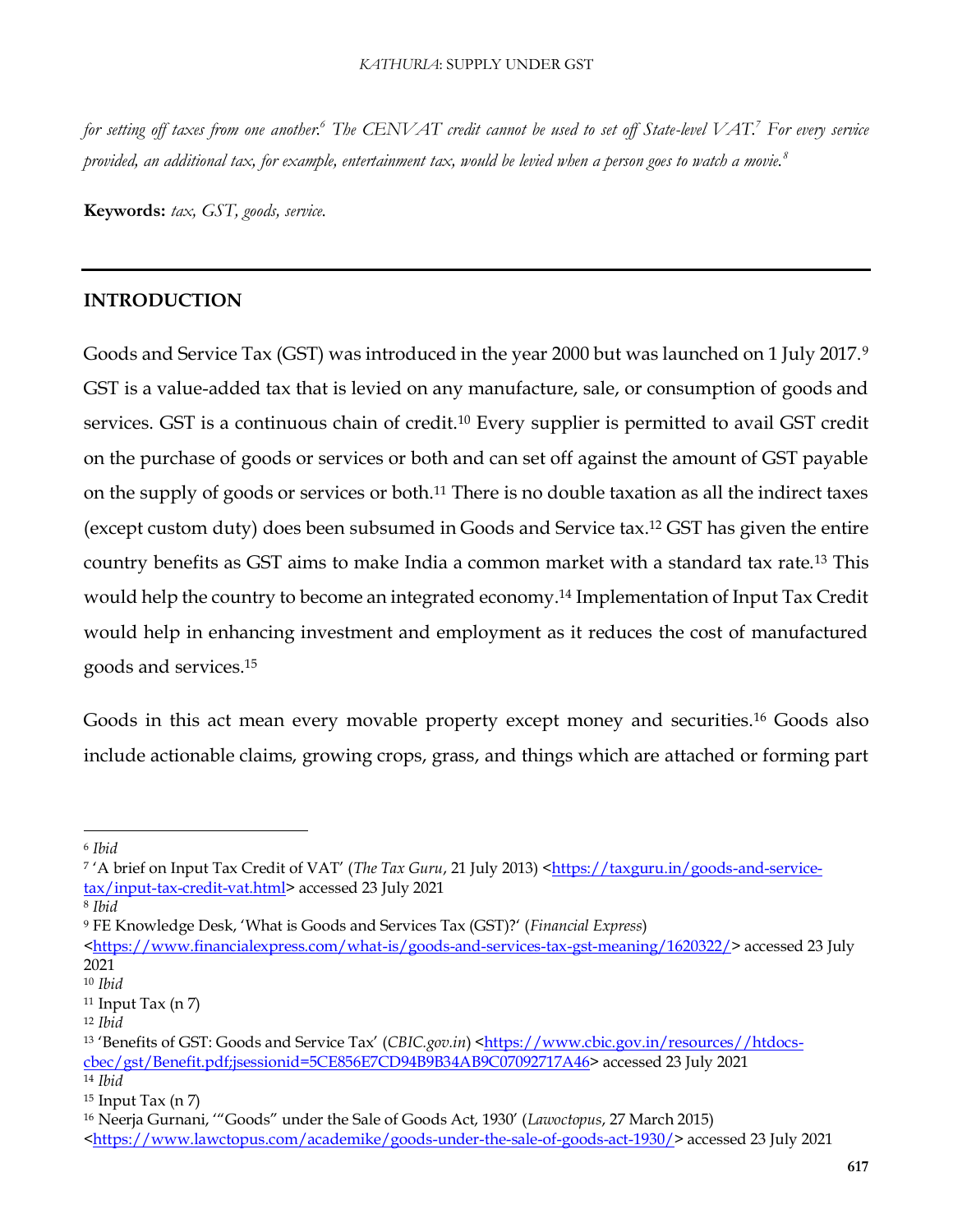of the land.<sup>17</sup> Services mean anything except those included in the definition of goods.<sup>18</sup> Services also include the usage of money and conversion of money from one form of currency to another.<sup>19</sup> Goods and Service Tax (GST) is levied on the supply of any goods, services, or both.<sup>20</sup> This act has laid down any taxable event, i.e., manufacture, sale, purchase, providing of services, etc., shall be sum up as SUPPLY.<sup>21</sup>

## **SCOPE OF SUPPLY (SECTION 7 OF CGST ACT)**

Section 7 of the CGST Act,<sup>22</sup> explains the concept of GST. There are three parameters on which supply of GST can be understood $23$  -

- The supply shall be goods or services as mentioned in the above definition.
- The supply shall be made for consideration.
- The supply shall be made in the course or furtherance of business.

Section  $7(1)(a)^{24}$  explains the parameters as, firstly, supply includes all forms of supply. The sale shall include any sale, transfer, barter, exchange, license, rental, lease, or disposal. Supply can be any goods or services or both.<sup>25</sup> Secondly, consideration (general or dictionary meaning 'payment') can be in the form of money or in kind. Any consideration should exclude the subsidy received by Central Government or State Government.<sup>26</sup> In one of the Circular No. 116/35/2019 GST dated 11.10.2019, any gift or donation which is made to a charitable

[<https://www.taxmanagementindia.com/visitor/detail\\_article.asp?ArticleID=6964#:~:text=The%20term%20'ser](https://www.taxmanagementindia.com/visitor/detail_article.asp?ArticleID=6964#:~:text=The%20term%20) [vices'%20has%20been,but%20does%20not%20include%20money.%E2%80%9D>](https://www.taxmanagementindia.com/visitor/detail_article.asp?ArticleID=6964#:~:text=The%20term%20) accessed 23 July 2021 <sup>19</sup> *Ibid*

 $\ddot{\phantom{a}}$ <sup>17</sup> *Ibid*

<sup>18</sup> Bimal Jain, 'Goods Vs. Services in GST: Concept and Open Issues' (*Tax Management System.com*, 5 September 2016)

<sup>20</sup> 'GST – Goods & Services Tax' (*Bank Bazaar*) [<https://www.bankbazaar.com/tax/gst.html>](https://www.bankbazaar.com/tax/gst.html) accessed 23 July 2021

<sup>21</sup> *Ibid*

<sup>22</sup> Central Goods & Service Tax Act 2017, s 7

<sup>23</sup> 'Meaning and Scope of Supply Under GST- What you Must Know' (*Tax Guru*, 6 January 2018)

[<sup>&</sup>lt;https://taxguru.in/goods-and-service-tax/meaning-scope-supply-gst-what-you-must-know.html>](https://taxguru.in/goods-and-service-tax/meaning-scope-supply-gst-what-you-must-know.html) accessed 23 July 2021

<sup>&</sup>lt;sup>24</sup> Central Goods & Service Tax Act 2017, s  $7(1)(a)$ 

<sup>25</sup> *Ibid*

<sup>26</sup> Meaning and Scope (n 23)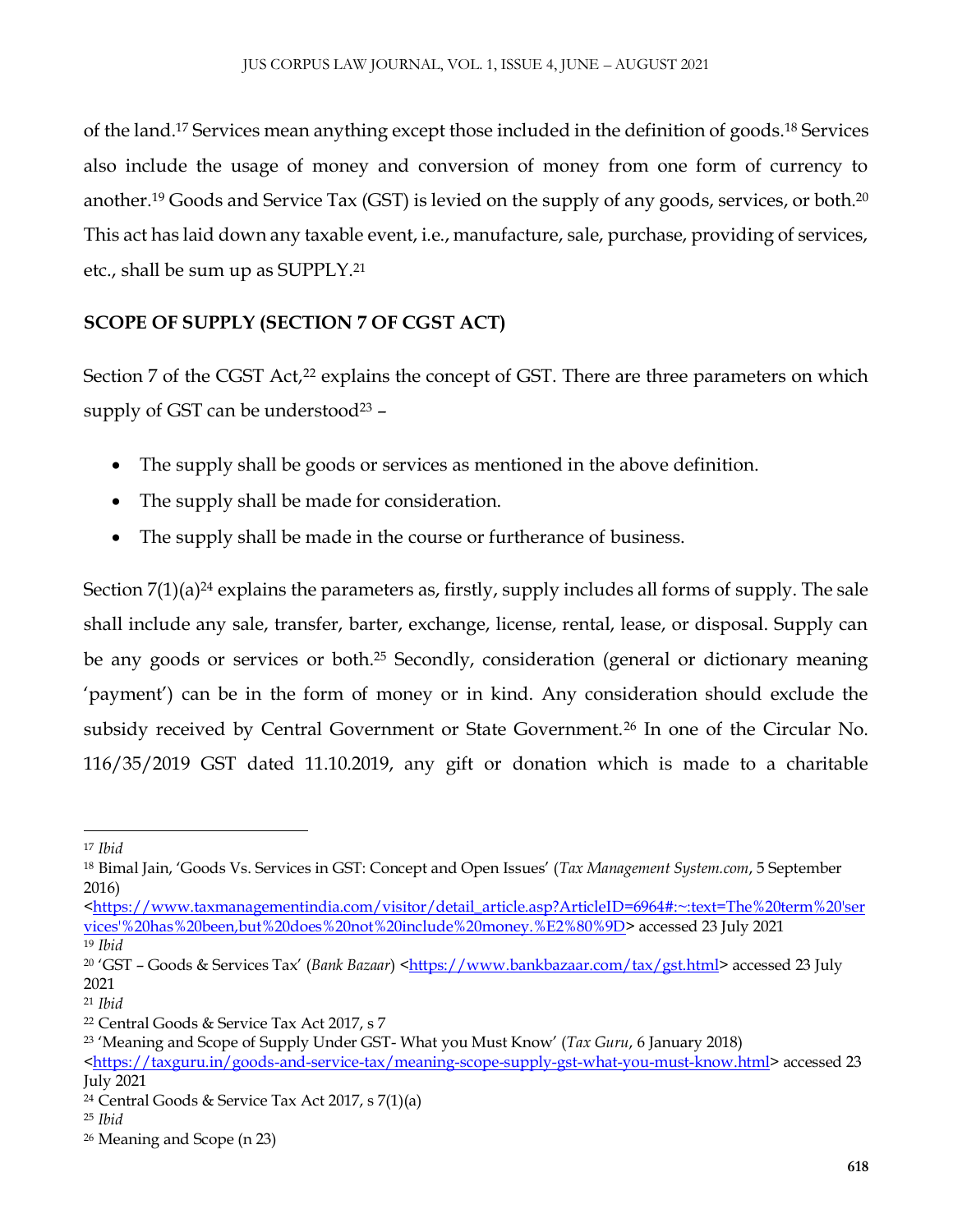organisation, any payment with a characteristic of donation or gift, or a transaction which has not led to any gain and no advertisement was made for the same. In such cases, it is not considered as supply as these considerations are made for any business purpose. There was another Circular that was passed stating that any artwork which is sent by an artist to exhibit in a gallery shall not be considered as supply (Circular No. 22/22/2017 GST dated 21.12.2017).

Lastly, the last parameter is the furtherance of business.<sup>27</sup> To understand this, what does the definition of a business (Section 2(17)28) says is essential. Business means any transaction or activity which took place by trading or manufacturing etc., even if there is no monetary benefit.<sup>29</sup> These activities may or may not be continuous.<sup>30</sup> An activity that is done by the Government is also included in this definition.<sup>31</sup> Any transaction which comes within the definition of Business shall be considered as Supply.<sup>32</sup> Import of service for consideration is an exception for the furtherance of business.<sup>33</sup>

#### **IMPORTATION OF SERVICE FOR A CONSIDERATION**

Section  $7(1)(b)^{34}$  states that importation of service for a consideration, whether it is for the furtherance of business or not, shall be considered as Supply.

For example, A has taken legal advice for some personal matters from a lawyer in New York. Even if this activity does not come under furtherance of business, the services are to be deemed as Supply.

1

<sup>27</sup> *Ibid*

<sup>28</sup> Central Goods & Service Tax Act 2017, s 2(17)

<sup>29</sup> *Ibid*

<sup>30</sup> *Ibid*

<sup>31</sup> 'Business under Section 2(17) CGST Act' (*finactservices.com*) [<https://www.finactservices.com/business-under](https://www.finactservices.com/business-under-section-217-cgst-act/)[section-217-cgst-act/>](https://www.finactservices.com/business-under-section-217-cgst-act/) accessed 23 July 2021

<sup>32</sup> Meaning and Scope (n 23)

<sup>33</sup> Business (n 31)

<sup>34</sup> Central Goods & Service Tax Act 2017, s 7(1)(b)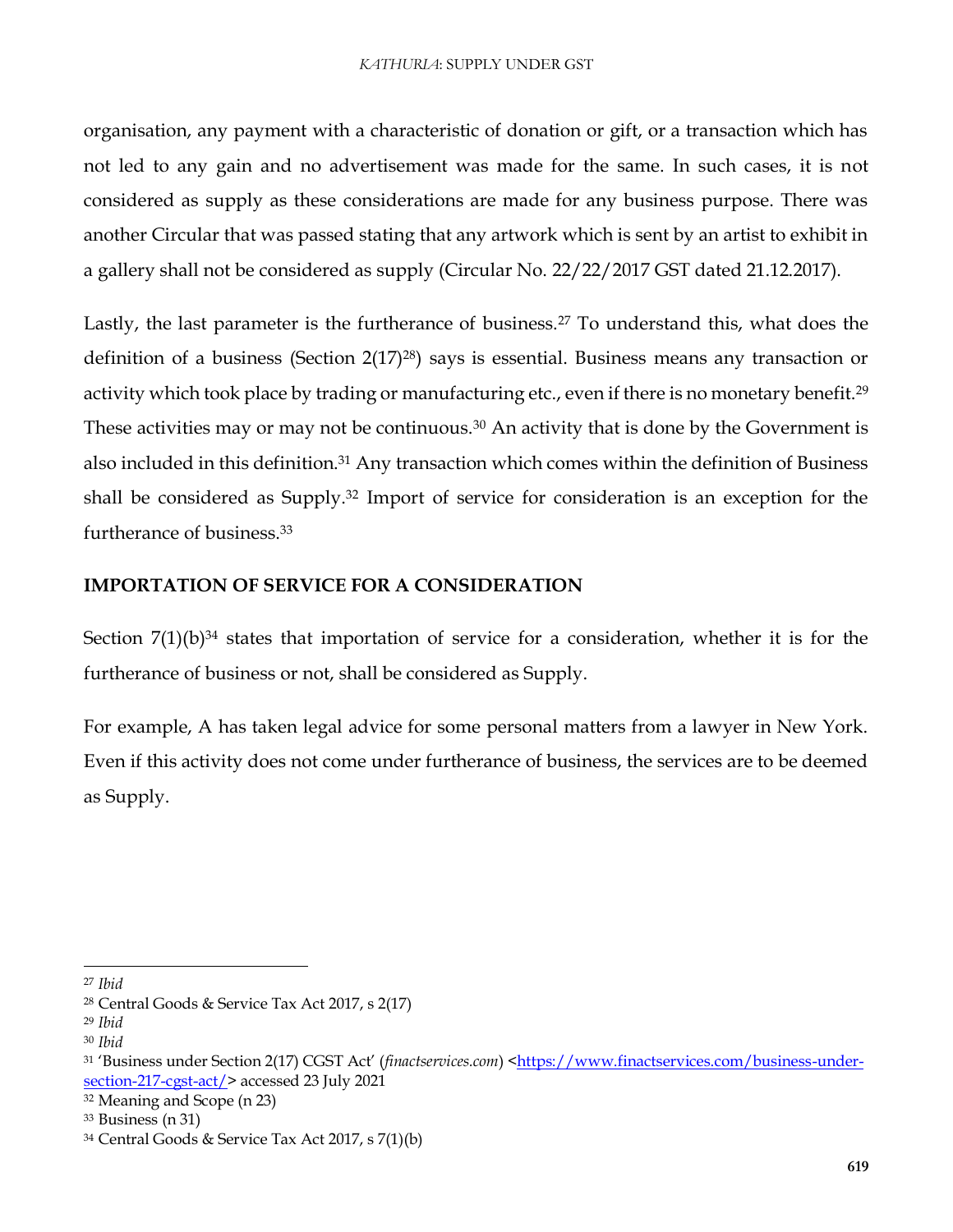#### **SCHEDULE - 1α<sup>35</sup>**

Section  $7(1)(c)^{36}$  states the circumstances in which activities shall be considered as Supply even if these are done without consideration. Schedule – 1 <sup>37</sup> means the following circumstances in which activities shall be deemed supply.

#### **PERMANENT TRANSFER OR DISPOSAL OF BUSINESS ASSETS**

If the following two conditions are satisfying, it will qualify for being treated as Supply. Firstly, there should be a transfer or disposal of a business asset. This transfer shall be permanent. Lastly, Input Tax Credit shall be availed for business assets.

#### **SUPPLY BETWEEN A RELATED PERSON OR DISTINCT PERSON**

When the supply of goods and services is between two related people (Section 1538) or a distinct person (Section 2539), it shall be considered as Supply even if the supply is done without consideration. There is a condition which shall be considered; only those supplies which undergo for the furtherance of business shall qualify for being a Supply. Section 15<sup>40</sup> explains persons who are related person under CGST Act. Persons like legally recognised partners, employer and employee, a superior and a subordinate, any third person directly or indirectly holds or controls at least 25% of the voting shares, any third person who has the control, a company's officer or director, any member of the family or is a sole distributor.<sup>41</sup> These are some of the cases in which a person is related to the other and would constitute Supply.

However, employer and employee are related persons, but the services which are given with relation to employment do not constitute Supply. But when an employer gives a gift to an employee worth more than Rs. 50,000 without consideration, it will be Supply. Section 25<sup>42</sup>

<sup>35</sup> Central Goods & Service Tax Act 2017, schedule 1a

<sup>36</sup> Central Goods & Service Tax Act 2017, s 7(1)(c)

<sup>37</sup> Central Goods & Service Tax Act 2017, Schedule 1

<sup>38</sup> Central Goods & Service Tax Act 2017, s 15

<sup>39</sup> Central Goods & Service Tax Act 2017, s 25

<sup>40</sup> CGST Act (n 38)

<sup>41</sup> *Ibid*

<sup>42</sup> CGST Act (n 39)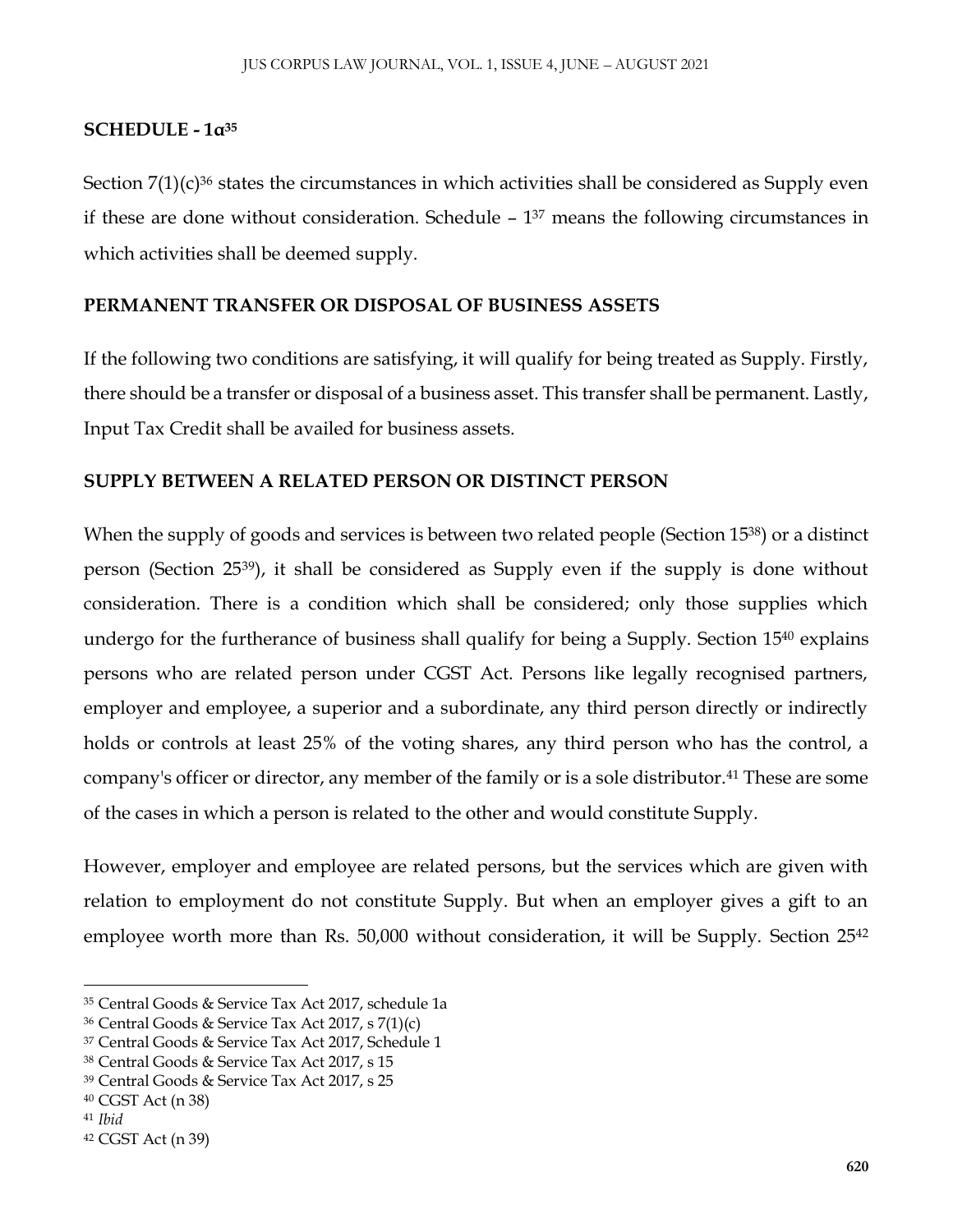explains what a district person means under CGST Act. As per the requirements, every supplier shall get registered. Every State shall have one registration. A person who shall have more than one registration shall be a district person. When one registered State transfers the goods to the other registered State, it shall be Supply under GST.<sup>43</sup> But when the goods are transferred from one place to another within the State, it does not constitute Supply.

#### **PRINCIPLE – AGENT**

In this case, the only supply of goods is covered, and the supply of services is excluded. Supply of goods between the principal and the agent without consideration is also covered under Supply. The services which are between principle and agent would require consideration, and this will be covered under Supply and shall be liable to GST.<sup>44</sup> The invoice may be issued in the agent's name or the principal's name. Which one of them shall be regarded as Supply was one of the questions. Para 3 of Schedule  $-1$ ,<sup>45</sup> gives a clarification. When the invoice is issued in the agent's name, it shall be covered under this schedule and will be deemed to be a supply. But when the invoice is issued in principle's name, it shall not be covered under this schedule.

There was a clarification raised in Circular No. 73/47/2018 GST dated 05.11.2018 for Del-Credere Agent (DCA) about what is covered under Schedule – 1. When the invoice is issued by the supplier or principle to his customer, it shall not be covered in this Schedule. But when the invoice is issued by the DCA agent on behalf of the principle, it shall be covered under this Schedule (deemed supply).

#### **IMPORTATION OF SERVICES**

Import of services from outside India from a related person or his business without consideration shall be eligible to be covered under Supply.<sup>46</sup> For example, A ltd had received legal services from Singapore. Since this falls under the category of a related person, it shall be considered as Supply even if it is without consideration and is for the furtherance of business.

<sup>43</sup> *Ibid*

<sup>44</sup> Jain (n 18)

<sup>45</sup> CGST Act (n 37)

<sup>46</sup> Jain (n 18)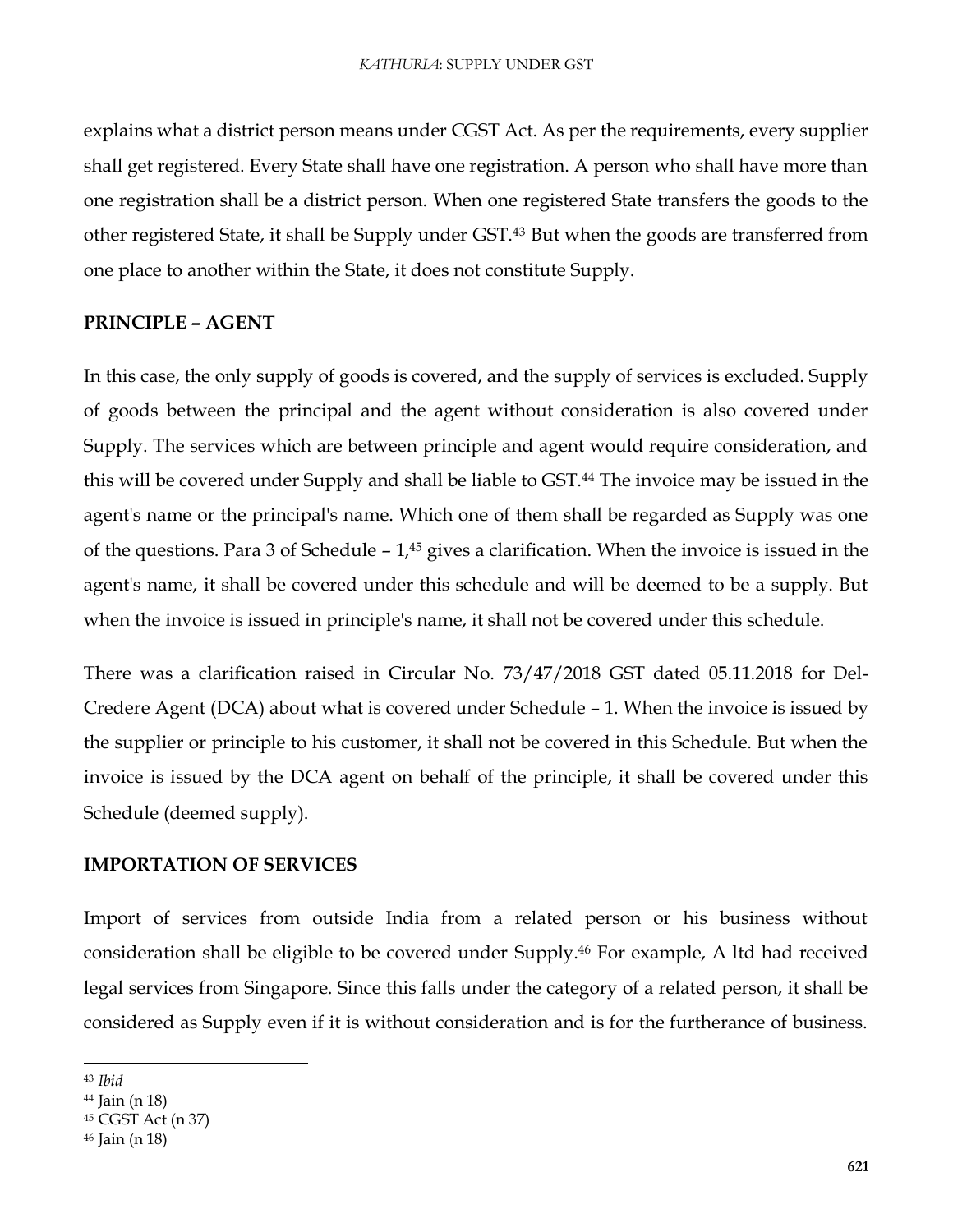But for instance, Mr. X had taken architect services from New York. This will not be considered as Supply as this is not for the furtherance of business. Suppliers use sales promotion techniques to promote their goods and services. But sales promotion like free samples does not constitute Supply even if these are without consideration. Only those techniques of sale promotion will constitute to be Supply which comes under Schedule  $-1$ .<sup>47</sup> In the case of technique, buy one get one free; this is a composite supply as more than one good is involved.

## **ACTIVITIES OR TRANSACTIONS TO BE TREATED AS SUPPLY OF GOODS OR SERVICE**

Section 7(1A)<sup>48</sup> states the certain transaction which will be considered as Supply and Schedule – 2 <sup>49</sup> states the list which is classified as Supply of Goods or Supply of Service as the case may be. The list under Schedule – 2 is as follows –

### **Transfer**

When there is a transfer of title in goods, it would be Supply of Goods, whereas when there is the transfer of goods but no transfer of title, it would be Supply of Service.

In the case of property, when there is an agreement that there will be a change of ownership by transferring the title of the Goods (Property) after consideration on a specific date in the future. This shall be the Supply of Goods.

## **Land and Building**

Any lease or license of land by an individual shall be Supply of Service. In the case of any lease or license of building partly or wholly also be Supply of Service.

 $\overline{a}$ 

<sup>47</sup> CGST Act (n 37)

<sup>48</sup> Central Goods & Service Tax Act 2017, s 7(1A)

<sup>49</sup> Central Goods & Service Tax Act 2017, Schedule 2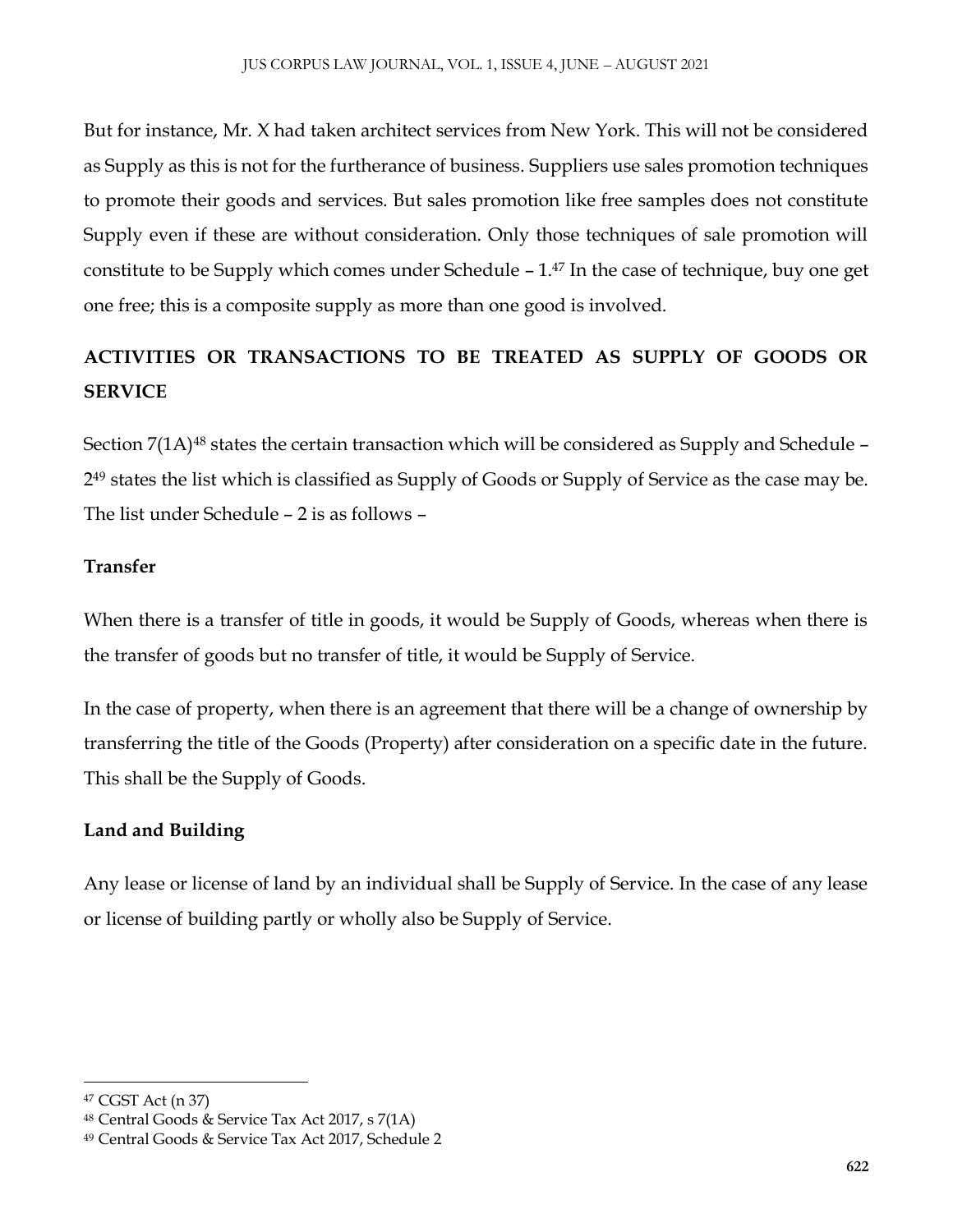**Treatment and Process -** When a good is a transfer to another person for further treatment or process which must take place, this would be considered as a Supply of Service.

**Transfer of Business Assets -** Goods which are a part of the business when transferred or disposed of this shall be Supply of Goods. But when a business asset is used for a personal purpose other than business, it shall be a Supply of Service.

#### **RENTING OF IMMOVABLE PROPERTY**

When an immovable property is given on rent, it shall be Supply of Service. This is because the ownership of the property has not changed. In the case of construction, when property to transfer to another to construct for the purpose of sale, it shall be Supply of Service. Construction includes addition, alteration, replacement, or remodeling of a property. Further, in many cases, like transfer of rights to use an asset or IT services provided by a firm shall be considered to Supply of Service.

#### **COMPOSITE SUPPLY**

Works Contract means when a contract is made to build, construct, fabricate, modify, or alter an immovable property. The property is transferred to the contractor, and when the work is complete, the property is returned to the owner. This is a Supply of Service.

#### **NON – SUPPLIES UNDER GST**

Section 7(2)<sup>50</sup> means non- Supplies under GST. Schedule – 3<sup>51</sup> specifies the activities or transactions which are neither Supply of Goods nor Supply of Services mentioned in Section  $7(2)(a)$  as  $-$ 

- Services that are rendered by an employer to an employee with relation to employment.
- Services which are rendered by a Court or Tribunal which is currently in force.

<sup>50</sup> Central Goods & Service Tax Act 2017, s 7(2)

<sup>51</sup> Central Goods & Service Tax Act 2017, Schedule 3